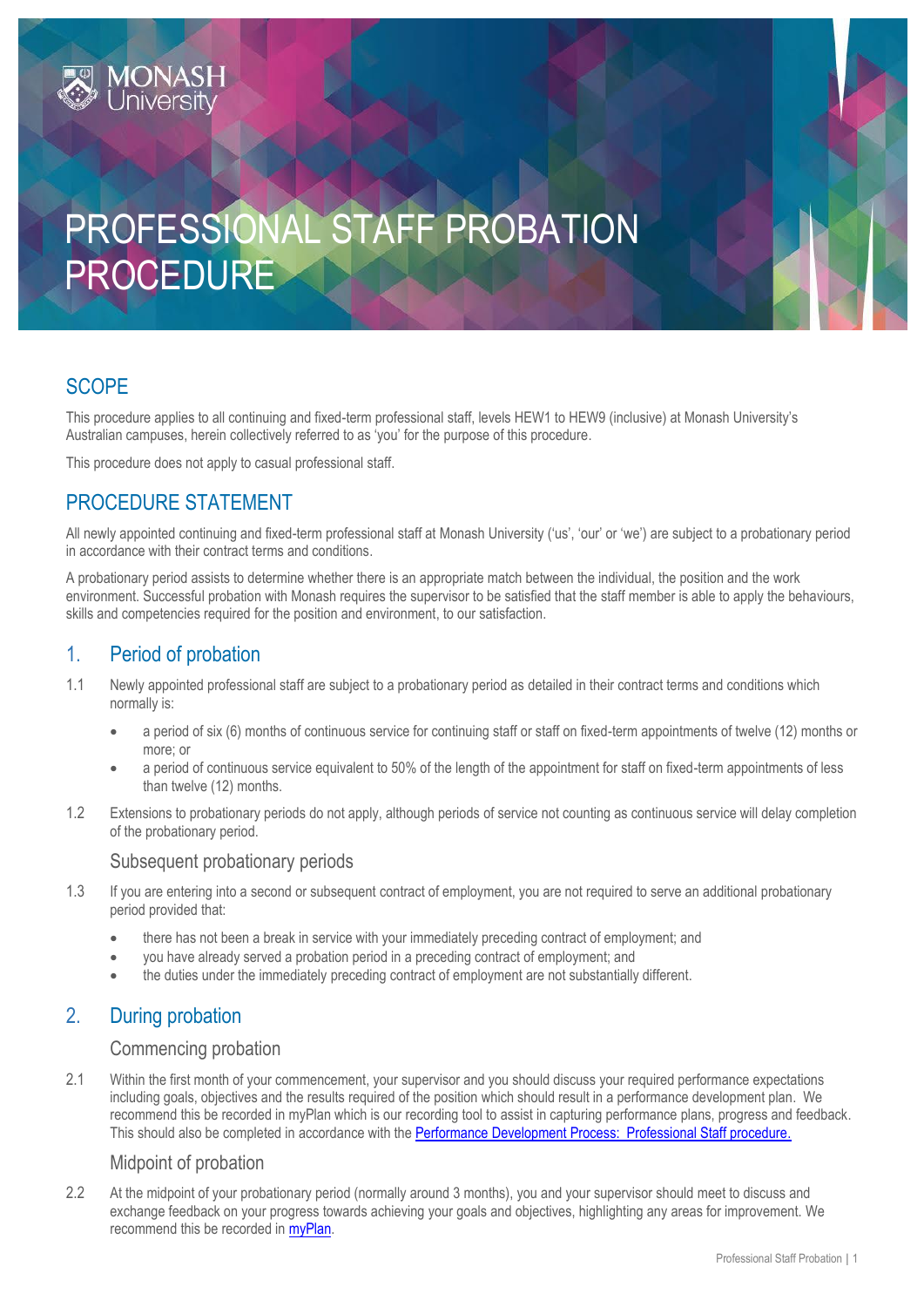2.3 Additionally, Monash HR will contact your supervisor at the midpoint of your probation to check in on your progress in meeting the behaviour and performance expectations.

#### Concerns regarding performance

- 2.4 Where behaviour and/or performance expectations are not being met, the supervisor should set specific goals and objectives to be achieved during the probationary period. We also recommend these specific goals and objectives be recorded in [myPlan](https://www.intranet.monash/hr/tools-and-resources/staff-resources/performance-development) as this will provide you an opportunity to respond. Alternatively, you may respond using another form of written communication.
- 2.5 If at any point during the probationary period the supervisor has concerns about confirming an appointment, the supervisor should seek advice from their HR Business Partner as soon as practicable.

#### 3. Review and outcome of probation

- 3.1 Monash HR will notify the supervisor and the HR Business Partner of upcoming probation end dates approximately three months prior to the date.
- 3.2 Approaching the probation end date, your supervisor should meet with you to discuss your performance to date and any areas that may require further improvement.
- 3.3 At the end of your probationary period your supervisor may recommend:
	- your appointment is confirmed; or
	- your appointment is not confirmed.

#### Confirmation of appointment

- 3.4 For us to be able to confirm your appointment, you will be able to demonstrate, to our satisfaction, performance in relation to:
	- . behaviour that is consistent with th[e Ethics Statement,](https://publicpolicydms.monash.edu/Monash/documents/1935683) an appropriate work ethic and cultural fit and our behaviour related [procedures,](https://www.monash.edu/policy-bank/workplace-policy/integrity-and-respect) for example (but not limited to) conflict of interest, staff/student relationships, mandatory compliance training etc;
	- willingness and capacity to achieve requirements within your position description;
	- work goals, as agreed between you and your supervisor;
	- additional probationary criteria specified in your contract terms and conditions; and
	- overall behaviours and performance to the satisfaction of the supervisor.
- 3.5 Confirmation of your appointment at the end of your probationary period is made by the head of unit.

#### Non-Confirmation of Appointment

- 3.6 If your supervisor recommends a non-confirmation of your appointment before or at the end of your probationary period, your supervisor must notify the HR Business Partner as soon as possible.
- 3.7 Any recommendation to not confirm your appointment is subject to approval by the Chief Operating Officer and Senior Vice-President or nominee. If a recommendation to not confirm your appointment is approved, the Chief Operating Officer and Senior Vice-President or nominee may terminate your employment during or at the end of the probationary period.
- 3.8 The Director, Workplace Relations will notify you of the decision not to confirm your appointment.

**Note:** To ensure consistency and avoid confusion, faculties must not make separate notifications in writing.

3.9 Nothing in the above precludes you from being dismissed with the approval of the Chief Operating Officer and Senior Vice-President or nominee for misconduct or incompetence that would normally warrant summary dismissal (refer clauses [59](https://www.monash.edu/current-enterprise-agreements/academic-professional-2019#59) an[d 60\)](https://www.monash.edu/current-enterprise-agreements/academic-professional-2019#60) of th[e Monash](https://www.monash.edu/current-enterprise-agreements/academic-professional-2019)  University [Enterprise Agreement \(Academic and Professional Staff\) 2019](https://www.monash.edu/current-enterprise-agreements/academic-professional-2019). No such action is to be taken by the supervisor, manager and/or HR Business Partner before liaison with Monash HR, Workplace Relations and the necessary approvals have been obtained

#### 4. Breach of procedure

4.1 We treat any breach of our policies or procedures seriously. We encourage reporting of concerns about non-compliance and manage compliance in accordance with the applicable Enterprise Agreement or contract terms and conditions.